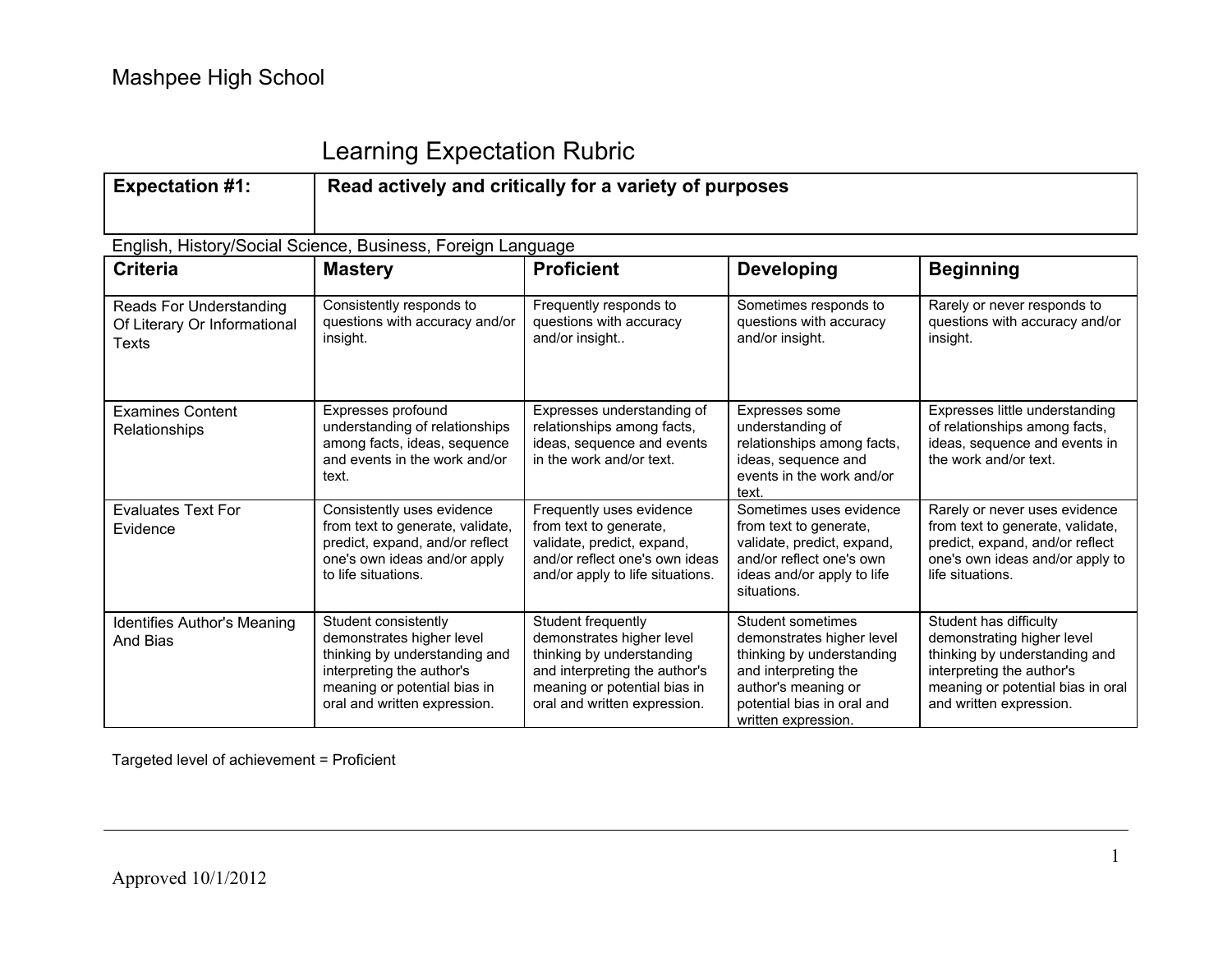## Learning Expectation Rubric

### **Expectation #2: Write Effectively for a Variety of Purposes**

English, History, Foreign Language

| <b>Criteria</b>                                                                             | <b>Mastery</b>                                                                                                                                                                        | <b>Proficient</b>                                                                                                                                  | <b>Developing</b>                                                                                                                                                            | <b>Beginning</b>                                                                                                                  |
|---------------------------------------------------------------------------------------------|---------------------------------------------------------------------------------------------------------------------------------------------------------------------------------------|----------------------------------------------------------------------------------------------------------------------------------------------------|------------------------------------------------------------------------------------------------------------------------------------------------------------------------------|-----------------------------------------------------------------------------------------------------------------------------------|
| <b>Topic Development</b><br>$[ELA CCS =$<br><b>PRODUCTION &amp;</b><br><b>DISTRIBUTION]</b> | Rich topic/idea<br>development                                                                                                                                                        | Full topic/idea<br>development                                                                                                                     | Moderate topic/idea<br>development                                                                                                                                           | Limited                                                                                                                           |
| Language Conventions<br>$[ELA CCS =$<br><b>PRODUCTION &amp;</b><br><b>DISTRIBUTION]</b>     | Control of sentence<br>structure, grammar,<br>usage and mechanics.                                                                                                                    | Few errors do not<br>interfere with sentence<br>structure, usage and<br>mechanics.                                                                 | Errors interfere somewhat<br>with sentence structure.<br>usage and mechanics.                                                                                                | Errors significantly interfere with sentence<br>structure, usage and mechanics.                                                   |
| Organization<br>$[ELA CCS =$<br><b>PRODUCTION &amp;</b><br><b>DISTRIBUTION]</b>             | Maintains a consistent<br>tone and purposefully<br>illustrates a control of<br>organization.                                                                                          | Maintains a consistent<br>tone and focus and<br>illustrates a control of<br>organization.                                                          | Maintains an inconsistent<br>tone and focus and<br>illustrates little if any<br>control of organization.                                                                     | Fails to maintain a focus and illustrates little or<br>no control of organization.                                                |
| <b>Writing Process</b><br><b>[ELA CCS = TEXT</b><br><b>TYPES &amp; PURPOSE]</b>             | Clearly addresses all<br>parts of the writing<br>task. Thoughtfully<br>supports the main<br>idea with specific<br>details and examples.<br>Demonstrates a clear<br>sense of audience. | Addresses all parts of<br>the writing task. Supports<br>the main idea with detail<br>and examples.<br>Demonstrates a general<br>sense of audience. | Addresses only parts of<br>the writing task. May<br>support the main idea with<br>limited, if any details or<br>examples. Demonstrates<br>little or no sense of<br>audience. | Addresses only part of the writing task. Fails<br>to support idea with details or examples.<br>Demonstrates no sense of audience. |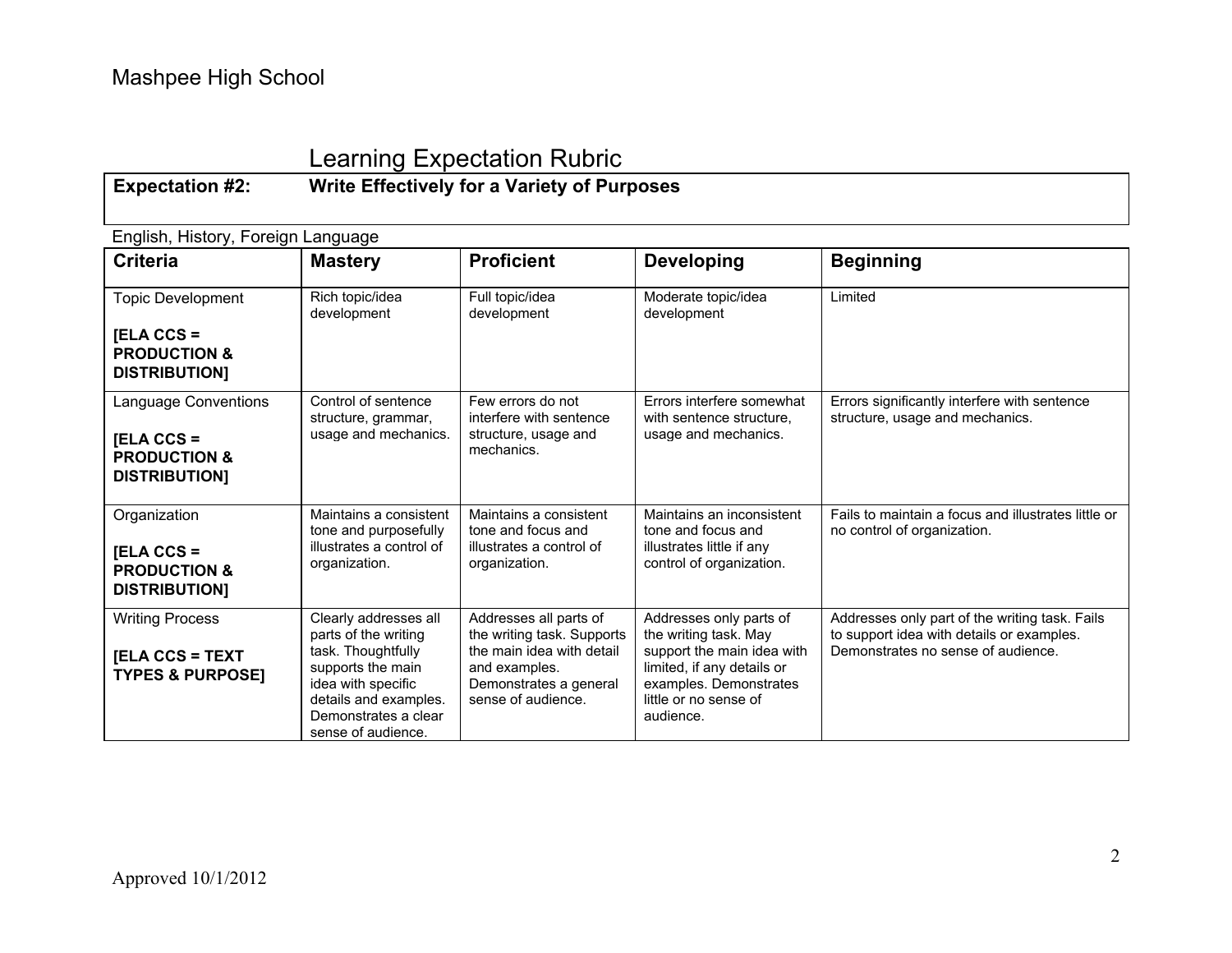| Language<br><b>IELA CCS = TEXT</b><br><b>TYPES &amp; PURPOSET</b> | Provides a variety of<br>sentence types and<br>uses precise.<br>descriptive language.<br>Effective, rich use of | Provides a variety of<br>sentence types and uses<br>some descriptive<br>language. Appropriate<br>use of language. | Provides few, if any, types<br>of sentences and uses<br>basic, predictable<br>language. Moderate use of<br>language. | Provides few, if any, types of sentences and<br>uses basic, predictable language. Simplistic<br>use of language. |
|-------------------------------------------------------------------|-----------------------------------------------------------------------------------------------------------------|-------------------------------------------------------------------------------------------------------------------|----------------------------------------------------------------------------------------------------------------------|------------------------------------------------------------------------------------------------------------------|
|                                                                   | language.                                                                                                       |                                                                                                                   |                                                                                                                      |                                                                                                                  |

Targeted level of achievement = Proficient

# Learning Expectation Rubric

| <b>Expectation #3:</b>                        | Works Independently as well as Collaboratively.                                                                            |                                                                                                                          |                                                                                                                         |                                                                                                                   |  |  |
|-----------------------------------------------|----------------------------------------------------------------------------------------------------------------------------|--------------------------------------------------------------------------------------------------------------------------|-------------------------------------------------------------------------------------------------------------------------|-------------------------------------------------------------------------------------------------------------------|--|--|
| Math, Art, Music, Science, Physical Education |                                                                                                                            |                                                                                                                          |                                                                                                                         |                                                                                                                   |  |  |
| <b>Criteria</b>                               | <b>Mastery</b>                                                                                                             | <b>Proficient</b>                                                                                                        | <b>Developing</b>                                                                                                       | <b>Beginning</b>                                                                                                  |  |  |
| <b>Collaborative Work Skills</b>              | Consistently works<br>effectively with diverse<br>teams and contributes to<br>group effort to accomplish a<br>common goal. | Frequently works<br>effectively with diverse<br>teams and contributes to<br>group effort to accomplish<br>a common goal. | Sometimes works<br>effectively with diverse<br>teams and contributes to<br>group effort to accomplish<br>a common goal. | Rarely works effectively with<br>diverse teams and contributes<br>to group effort to accomplish a<br>common goal. |  |  |
| <b>Independent Work Skills</b>                | Consistently self-assesses<br>work and successfully<br>implements strategies for<br>improvement.                           | Frequently self-assesses<br>work and often implements<br>strategies for improvement.                                     | Sometimes self-assesses<br>work and occasionally<br>implements strategies for<br>improvement.                           | Rarely self- assesses work<br>and seldom implements<br>strategies for improvement.                                |  |  |

Targeted level of achievement = Proficient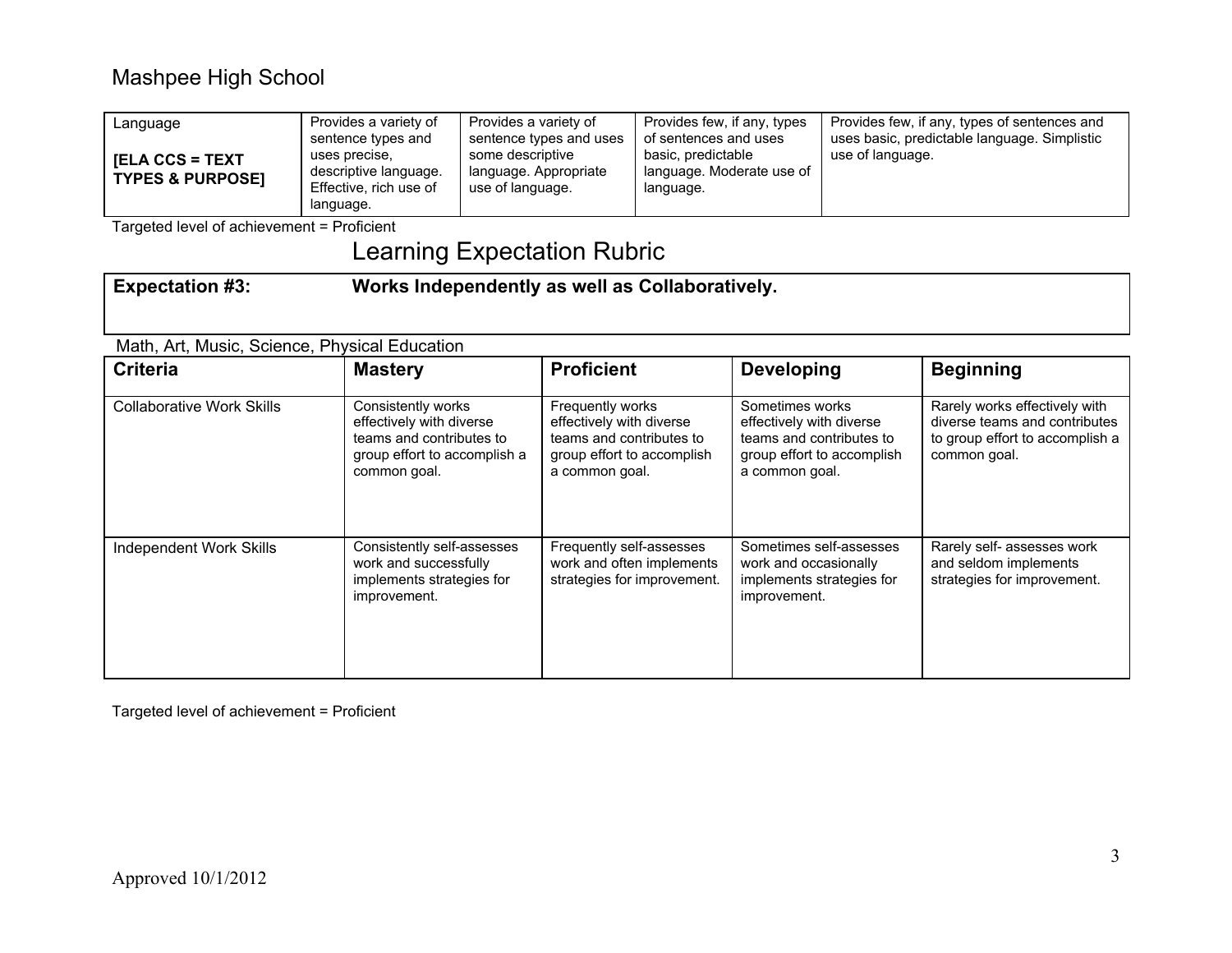## Learning Expectation Rubric

**Expectation #4: Solve Problems Effectively**

| Math, Music, Science, Technology Education, Art                |                                                                                                                    |                                                                                                  |                                                                                                     |                                                                                          |  |  |
|----------------------------------------------------------------|--------------------------------------------------------------------------------------------------------------------|--------------------------------------------------------------------------------------------------|-----------------------------------------------------------------------------------------------------|------------------------------------------------------------------------------------------|--|--|
| <b>Criteria</b>                                                | <b>Mastery</b>                                                                                                     | <b>Proficient</b>                                                                                | <b>Developing</b>                                                                                   | <b>Beginning</b>                                                                         |  |  |
| Define the Problem                                             | The student can construct a<br>clear and insightful problem<br>statement                                           | The student demonstrates the<br>ability to construct a problem<br>statement                      | The student demonstrates a<br>limited ability to construct a<br>problem statement                   | The student has minimal<br>ability to construct a problem<br>statement                   |  |  |
| Research the Problem                                           | The student accesses a wide<br>variety of resources to collect<br>quality information all relating<br>to the topic | The student accesses<br>resources to collect quality<br>information all relating to the<br>topic | The student accesses limited<br>resources to collect<br>information mostly relating to<br>the topic | The student collects minimal<br>information, or information<br>does not relate to topic. |  |  |
| Develop Possible<br>Solutions or Strategies for<br>the Problem | The student is able to develop<br>multiple possible solutions to a<br>problem                                      | The student is able to develop<br>a number of possible<br>solutions to a problem.                | The student is able to develop<br>a limited number possible<br>solutions to a problem               | The student has minimal<br>ability to develop possible<br>solutions to the problem       |  |  |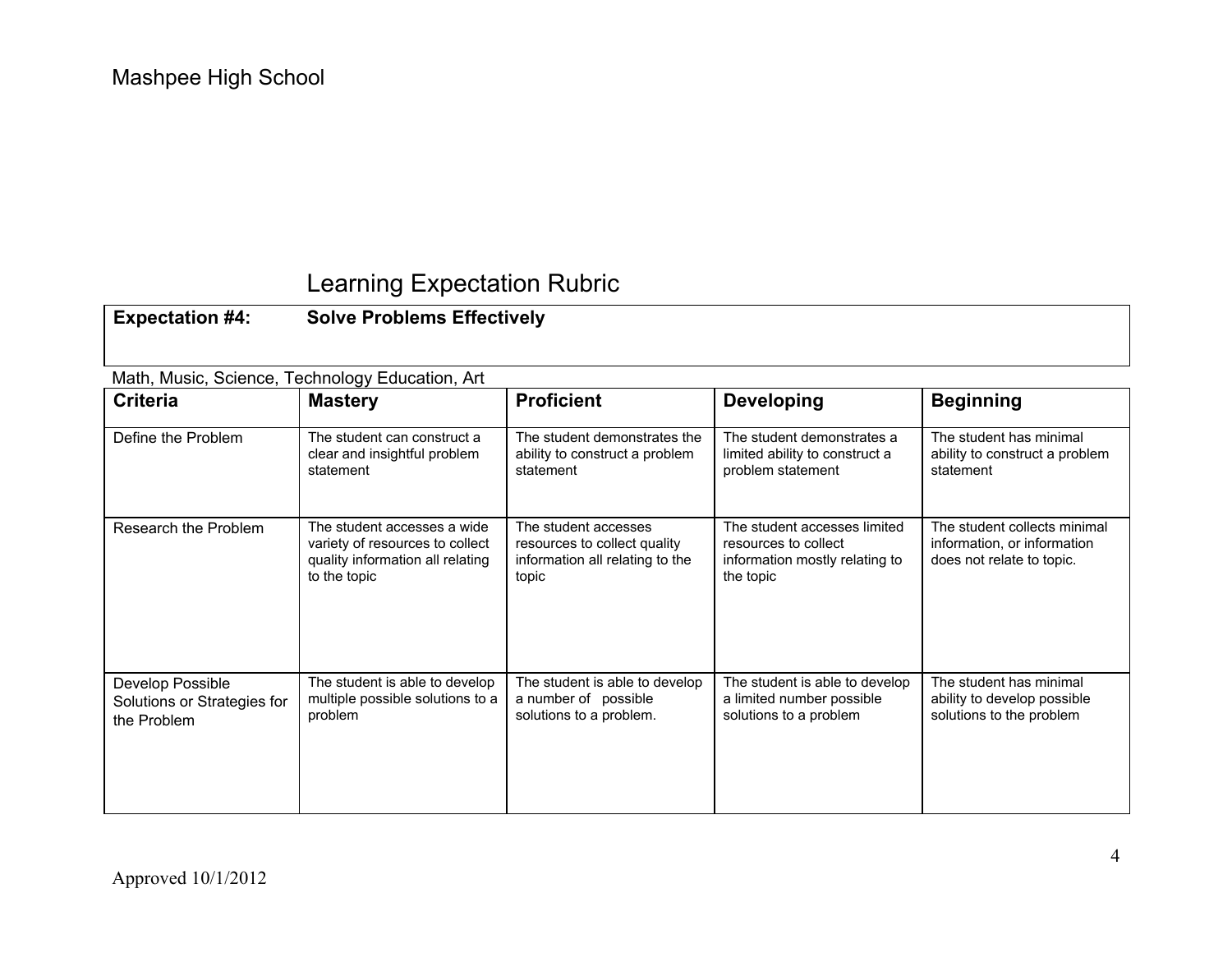| Evaluate and Implement<br>Possible Solutions for the<br><b>Problem</b> | The student is able to<br>effectively evaluate and<br>implement a solution while<br>addressing all aspects of the<br>problem | The student is able to<br>evaluate and implement a<br>solution while addressing<br>most aspects of the problem | The student has limited ability<br>to evaluate and implement a<br>solution while addressing few<br>aspects of the problem | The student has minimal<br>ability to evaluate and<br>implement a solution |
|------------------------------------------------------------------------|------------------------------------------------------------------------------------------------------------------------------|----------------------------------------------------------------------------------------------------------------|---------------------------------------------------------------------------------------------------------------------------|----------------------------------------------------------------------------|
|------------------------------------------------------------------------|------------------------------------------------------------------------------------------------------------------------------|----------------------------------------------------------------------------------------------------------------|---------------------------------------------------------------------------------------------------------------------------|----------------------------------------------------------------------------|

Targeted level of achievement = Proficient

# Learning Expectation Rubric

#### **Expectation #5: Demonstrates Content Knowledge Through Use of Technology**

| <b>Technology Education, Senior Seminar</b> |                                                                                                                                                                                                                                                                                                                                                                         |                                                                                                                                                                                                                                                                                                                      |                                                                                                                                                                                                                                                                                                                           |                                                                                                                                                                                                                                                                                                                               |
|---------------------------------------------|-------------------------------------------------------------------------------------------------------------------------------------------------------------------------------------------------------------------------------------------------------------------------------------------------------------------------------------------------------------------------|----------------------------------------------------------------------------------------------------------------------------------------------------------------------------------------------------------------------------------------------------------------------------------------------------------------------|---------------------------------------------------------------------------------------------------------------------------------------------------------------------------------------------------------------------------------------------------------------------------------------------------------------------------|-------------------------------------------------------------------------------------------------------------------------------------------------------------------------------------------------------------------------------------------------------------------------------------------------------------------------------|
| <b>Criteria</b>                             | <b>Mastery</b>                                                                                                                                                                                                                                                                                                                                                          | <b>Proficient</b>                                                                                                                                                                                                                                                                                                    | Developing                                                                                                                                                                                                                                                                                                                | <b>Beginning</b>                                                                                                                                                                                                                                                                                                              |
| <b>Employing Technology</b>                 | Student always knows how to select and<br>use technology efficiently and effectively to<br>collect, analyze, and display data for class<br>assignments, projects, and presentations                                                                                                                                                                                     | Student consistently knows how to<br>select and use technology efficiently<br>and effectively to collect, analyze,<br>and display data for class<br>assignments, projects, and<br>presentations                                                                                                                      | Student sometimes knows<br>how to select and use<br>technology efficiently and<br>effectively to collect.<br>analyze, and display data<br>for class assignments.<br>projects, and presentations                                                                                                                           | Student is learning how to<br>select and use technology<br>efficiently and effectively to<br>collect, analyze, and display<br>data for class assignments,<br>projects, and presentations                                                                                                                                      |
| <b>Understanding Usage</b>                  | Student always demonstrates an<br>understanding of concepts underlying<br>hardware, software, and connectivity and<br>how technology resources can be<br>combined to develop and promote<br>understanding and the value of visual and<br>auditory features to convey accurate and<br>convincing information                                                             | Student consistently demonstrate an<br>understanding of concepts<br>underlying hardware, software, and<br>connectivity and how technology<br>resources can be combined to<br>develop and promote understanding<br>and the value of visual and auditory<br>features to convey accurate and<br>convincing information  | Student sometimes<br>demonstrate an<br>understanding of concepts<br>underlying hardware,<br>software, and connectivity<br>and how technology<br>resources can be combined<br>to develop and promote<br>understanding and the<br>value of visual and auditory<br>features to convey accurate<br>and convincing information | Student are beginning to<br>demonstrate an understanding<br>of concepts underlying<br>hardware, software, and<br>connectivity and how<br>technology resources can be<br>combined to develop and<br>promote understanding and the<br>value of visual and auditory<br>features to convey accurate and<br>convincing information |
| Digital Citizenship                         | Student always identifies and discusses<br>issues related to acceptable and<br>responsible use of information and<br>communication technology (e.g., privacy,<br>security, copyright, file sharing, and<br>plagiarism), and understand the<br>consequences and costs of unethical use<br>of information and computer technology<br>(hacking, fraud, spamming, and virus | Student consistently identifies and<br>discusses issues related to<br>acceptable and responsible use of<br>information and communication<br>technology (e.g., privacy, security,<br>copyright, file sharing, and<br>plagiarism), and understand the<br>consequences and costs of<br>unethical use of information and | Student sometimes<br>identifies and discusses<br>issues related to<br>acceptable and responsible<br>use of information and<br>communication technology<br>(e.g., privacy, security,<br>copyright, file sharing, and<br>plagiarism), and                                                                                   | Student is learning to identify<br>and discuss issues related to<br>acceptable and responsible use<br>of information and<br>communication technology<br>(e.g., privacy, security,<br>copyright, file sharing,<br>plagiarism), and understand the<br>consequences and costs of                                                 |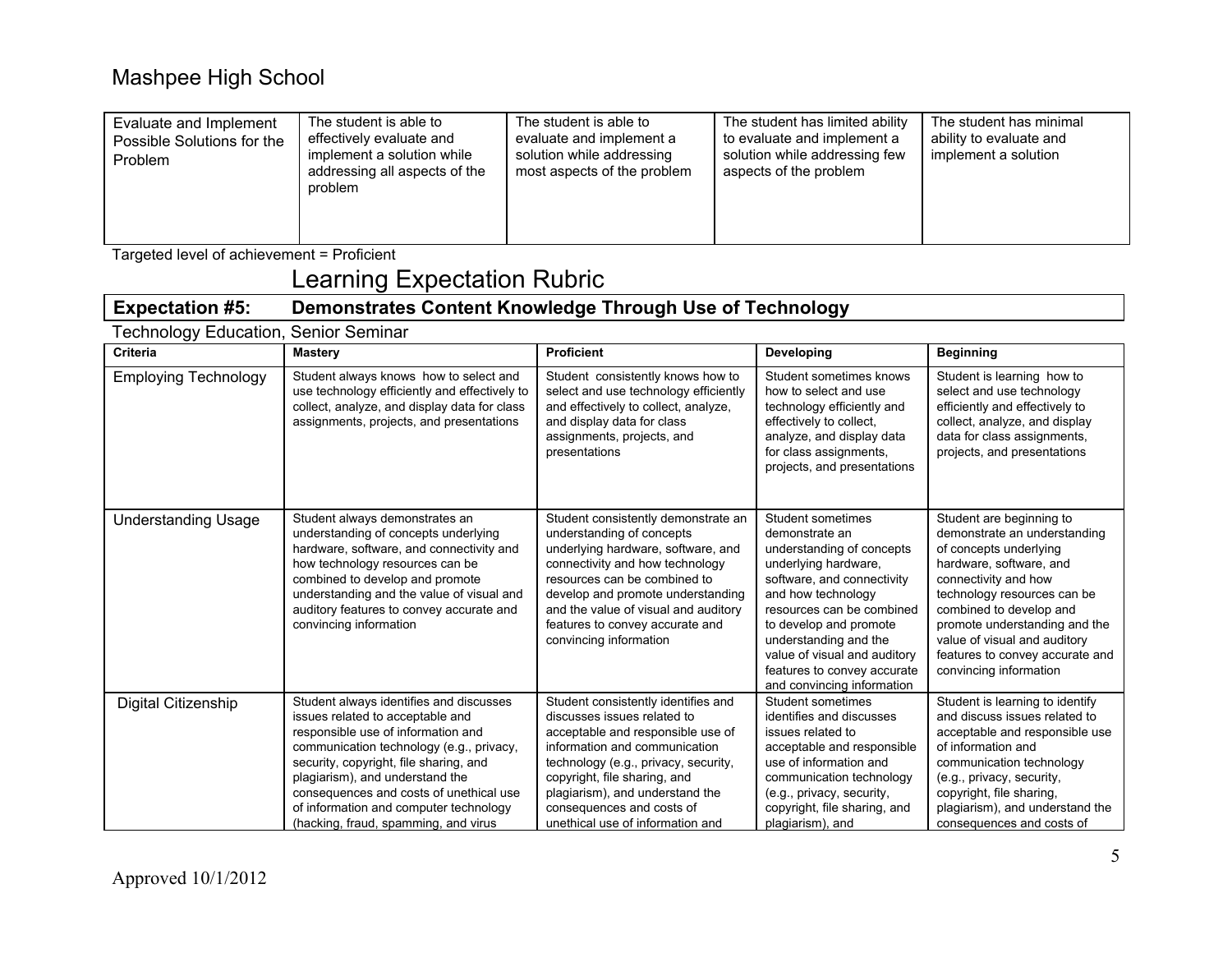| setting) and identify methods for<br>addressing these risks. | computer technology (hacking,<br>fraud, spamming, virus setting) and<br>identify methods for addressing<br>these risks. | understand the<br>consequences and costs of<br>unethical use of information<br>and computer technology<br>(hacking, fraud, spamming,<br>and virus setting) and | unethical use of information and<br>computer technology (hacking,<br>fraud, spamming, virus setting)<br>and identify methods for<br>addressing these risks. |
|--------------------------------------------------------------|-------------------------------------------------------------------------------------------------------------------------|----------------------------------------------------------------------------------------------------------------------------------------------------------------|-------------------------------------------------------------------------------------------------------------------------------------------------------------|
|                                                              |                                                                                                                         | identify methods for                                                                                                                                           |                                                                                                                                                             |
|                                                              |                                                                                                                         | addressing these risks.                                                                                                                                        |                                                                                                                                                             |

Targeted level of achievement = Proficient

### Learning Expectation Rubric

**Expectation: #6 Civic: Demonstrate appropriate and effective community involvement, civic responsibility, and leadership skills.**

Health Family and Consumer Science, Support Services, Senior Seminar, Physical Education

| <b>Criteria</b>             | <b>Mastery</b>                                                                                                                                                                                                                            | <b>Proficient</b>                                                                                                                                                   | <b>Developing</b>                                                                                                                                                                                             | <b>Beginning</b>                                                                                            |
|-----------------------------|-------------------------------------------------------------------------------------------------------------------------------------------------------------------------------------------------------------------------------------------|---------------------------------------------------------------------------------------------------------------------------------------------------------------------|---------------------------------------------------------------------------------------------------------------------------------------------------------------------------------------------------------------|-------------------------------------------------------------------------------------------------------------|
| Community<br>Involvement    | Makes a lasting<br>positive contribution<br>to the Mashpee High<br>School community,<br>either through a<br>single, but enduring<br>project, or a<br>significant<br>contribution to an<br>ongoing program<br>within the MHS<br>community. | Contributes to the MHS community<br>through an ongoing program.<br>Involvement is measured by at least<br>16 hours per year for at least 2 years<br>of high school. | Contributes to the MHS<br>community through an ongoing<br>program involving sustained<br>commitment (more than a single<br>event), but less than 16 hours per<br>year for at least 2 years of high<br>school. | Minimal involvement at all in<br>MHS community organizations.                                               |
| <b>Civic Responsibility</b> | No formal discipline<br>required during the<br>academic year.                                                                                                                                                                             | Student was formally disciplined once<br>during the academic year.                                                                                                  | Student was formally disciplined<br>more than once but not for the<br>same type of infraction within this<br>academic year.                                                                                   | Student was formally disciplined<br>more than once for the same<br>infraction within this academic<br>year. |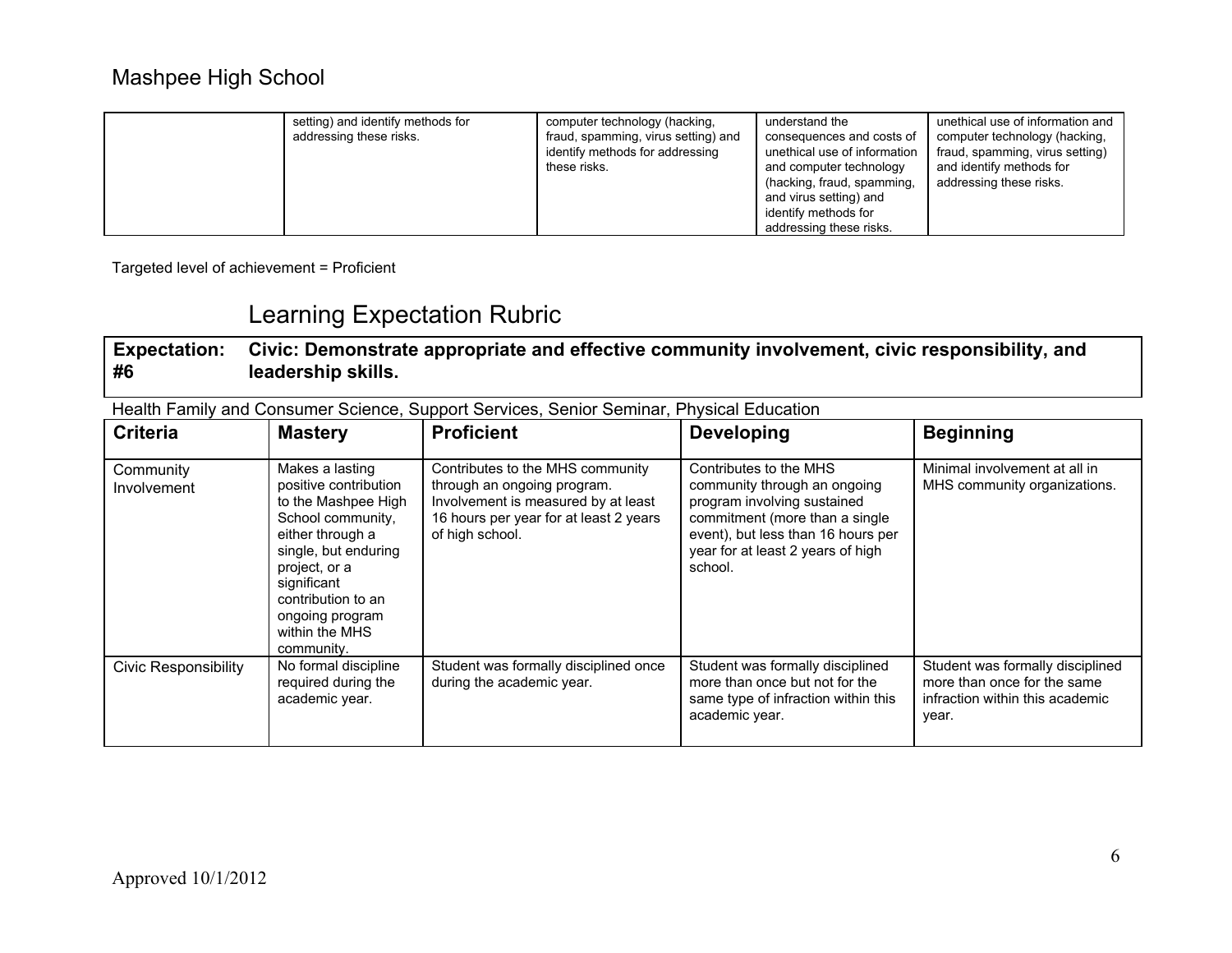Targeted level of achievement = Proficient

## Learning Expectation Rubric

**Expectation: #7 Social: Demonstrate personal and social responsibility, character, cultural understanding, work ethic, and ethical behavior.**

#### Health Family Consumer Science, Support Services, Business

| <b>Criteria</b>   | <b>Mastery</b>                                                                                                                                     | <b>Proficient</b>                                                                                                             | <b>Developing</b>                                                                                                                     | <b>Beginning</b>                                                                                                                   |
|-------------------|----------------------------------------------------------------------------------------------------------------------------------------------------|-------------------------------------------------------------------------------------------------------------------------------|---------------------------------------------------------------------------------------------------------------------------------------|------------------------------------------------------------------------------------------------------------------------------------|
| <b>Work Ethic</b> | Consistently and actively<br>demonstrates work ethic.<br>interpersonal skills and strategies<br>for improvement, initiative, and<br>dependability. | Usually demonstrates work ethic,<br>interpersonal skills and strategies<br>for improvement, initiative, and<br>dependability. | Occasionally demonstrates<br>work ethic, interpersonal skills<br>and strategies for<br>improvement, initiative, and<br>dependability. | Infrequently demonstrates work<br>ethic, interpersonal skills and<br>strategies for improvement,<br>initiative, and dependability. |